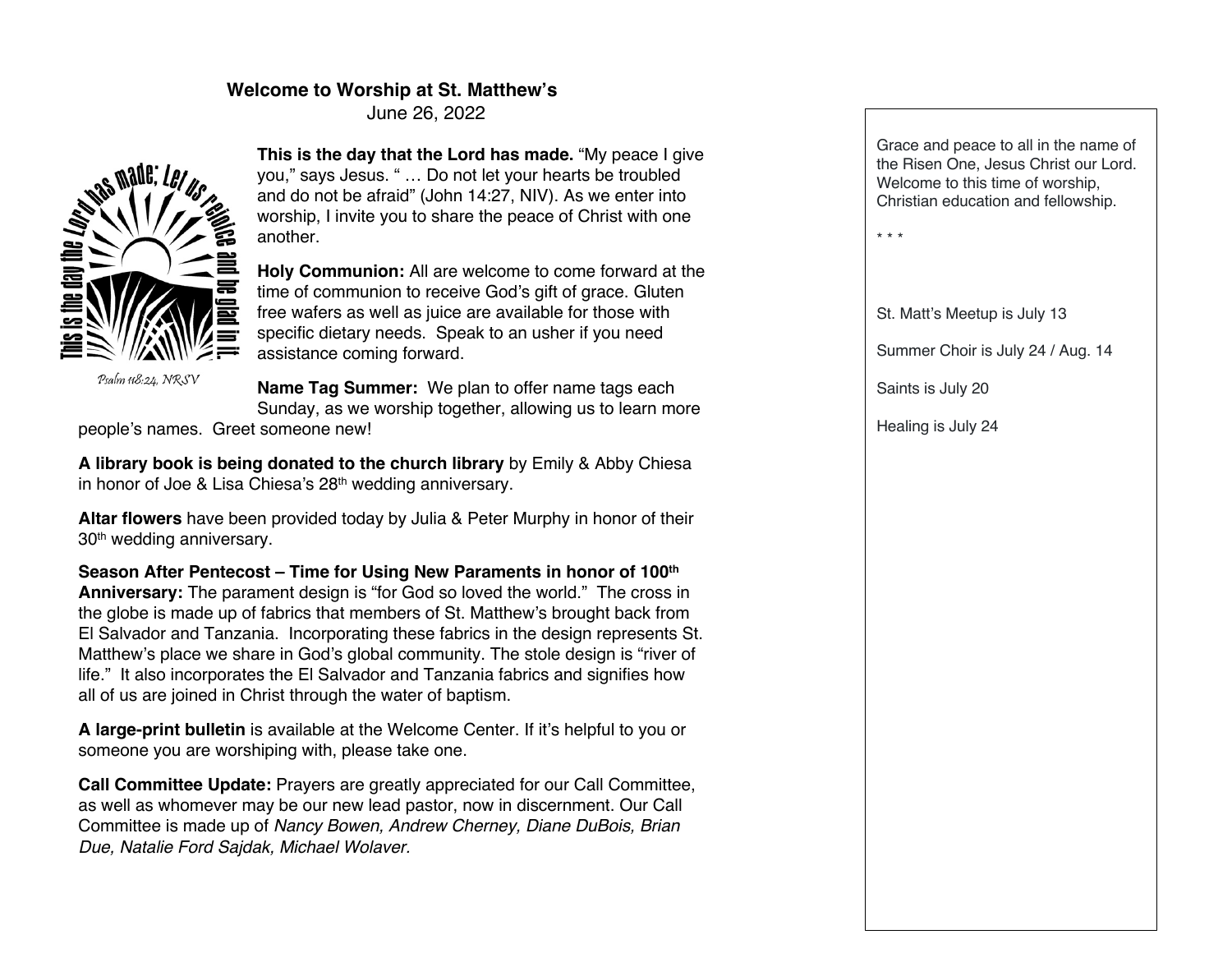# **Bulletin Announcement Insert – June 26, 2022**

Our Mission Trip Youth and Adults returned home Friday afternoon from their week's work in Kenosha.

**We hope you'll be present on July 10th** when we share the story of this community experience during the worship service. We are so grateful to the congregation for your prayers and support!



\* \* \* \* \* \* \*

**VBS Sign-up for Children entering grades K4-5th grade**: Registration is open to all including members of the community. Registration is due no later than July 24th. We may need to keep our numbers to a manageable size, so please don't delay in signing up. Please note that you will need to fill out an electronic registration form for each child you would like to register. Click on link below to begin registration. Questions? Call the church office at 414-774-0441. https://forms.gle/q8Y3PWzs2m3gsbN97

## **It's Time To Sign Up to Help with VBS! A couple more Teachers needed!**

Join us August  $1^{st}$  – August  $5^{th}$  from 8:45-11:45 and volunteer for a faithful and fun-filled week. Click on the link below and fill out the form no later than July 18th. An individual form needs to be submitted for each volunteer. If you have any questions, you can call the church office at 414-774-0441 or email Donna Gardner Manke at donnagm@me.com. Looking forward to having you join our team! https://forms.gle/ewrjmfZTUmkfcfDo7

\* \* \* \* \* \* \*

Youth, are you looking to earn some money and help people?

**St. Matthew's Youth Services Directory now being updated.** Youth, now is your chance to be listed in this directory that members of the congregation use to find youth to perform the following types of services. You and the person needing help negotiate the pay to be earned.

Pet Care Yard Work Raking **Snow shoveling** Snow shoveling

Child Care – babysitting

Privacy protections: This directory is given out by digitally by .pdf to members only, and we ask members to keep our youth's personal information protected.

**NEW: Youth, Sign up online at this link: https://bit.ly/3xYhvIn-YouthDirectory** Deadline for sign-up is July 31, 2022. Directory available in mid-August.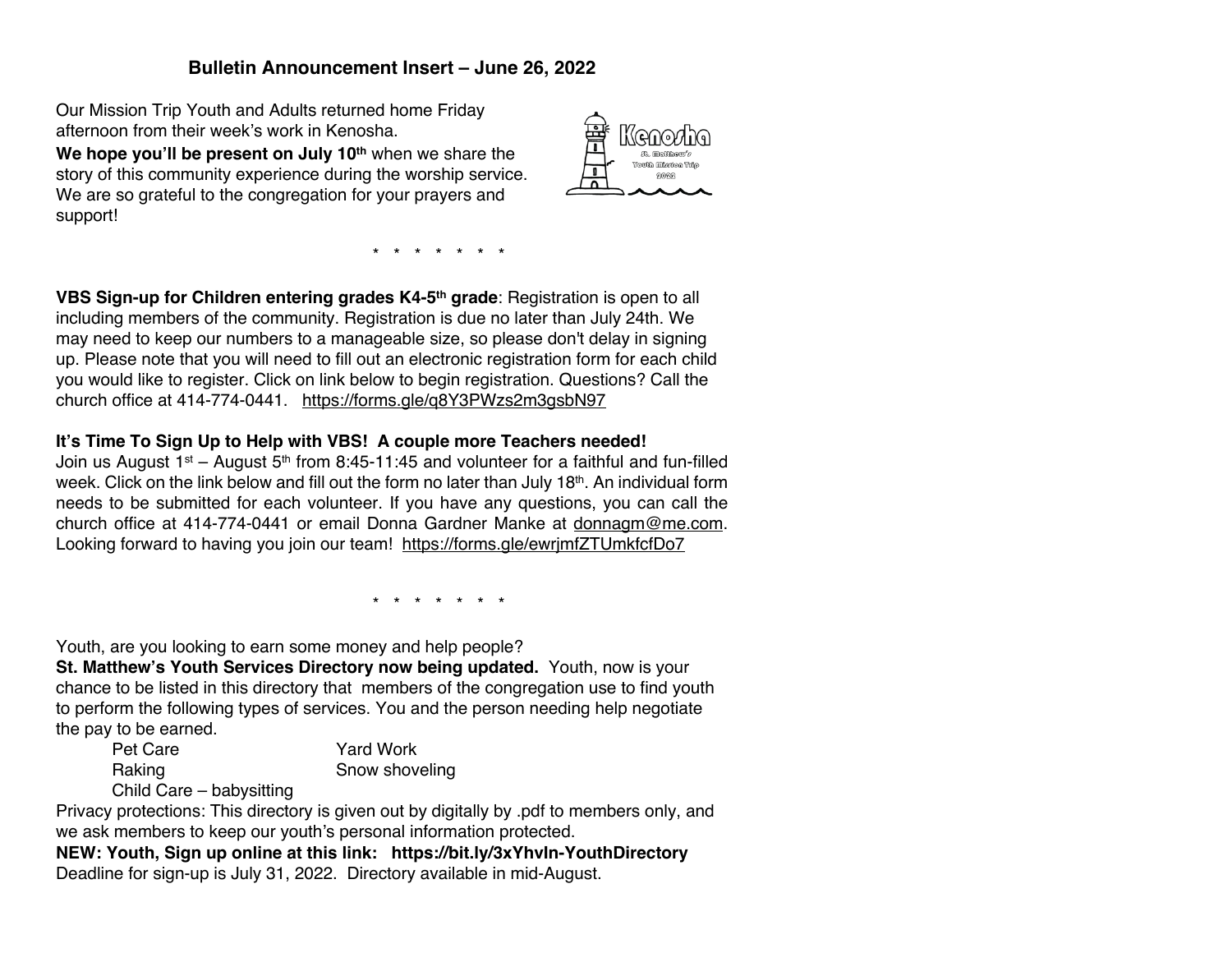**Volunteer Opportunity – Library Display Windows:** The Library Committee is looking for an individual who might have artistic and creative talent to be in charge of changing the window displays. This would require a commitment of 7-8 times per year. It does require some lifting of boxes and bending. There are items available in storage for use during the seasons, or you can provide some of your own if you wish. If you are interested please email Linda Wunderlich at lindawunderlich.tosa@gmail.com

**St. Matt's Meet-Ups!** Join us this summer for one or all of these casual get-togethers at area locations for the purpose of conversation, beverages, food and fun together. Everyone is welcome, and you don't have to be a member to attend. **Look for a table tent marked with 'St. Matt's Meet-Up.'**

**Wednesday, July 13 at 4:00 pm (until ??) at The Landing at Hoyt Park**  Outdoor Beer Garden. Bring chairs if you'd like more comfortable seating. There is a rain date of one week later, July 20.

See the flyer at the Welcome Center or near the church office for August dates.

#### **Hunger Relief is Needed in the Diocese of Meru:**

Approximately 60% of the Diocese of Meru has serious drought conditions. About 8,000 families are in Urgent Need. You can help! You can save lives by supporting "Meru Hunger Relief—Food Crisis". Donate through the Greater Milwaukee Synod at milwaukeesynod.org/giving or through St. Matthew's by giving online stmattslutheran.org/give/ Or make out a check to St. Matthew's and mark it for Meru Hunger Relief. Asante Sana! Thank you!



**MT. MERU COFFEE** Supporting families, growing futures, changing lives. The project's fair trade mission enables small farmers to:

- Achieve economic stability
- Escape a cycle of poverty

Your purchase empowers them to support their families, communities and churches. Mt. Meru premium coffee is shade grown and sourced from small family farmers on the slopes of Mt. Meru in Tanzania, East Africa. It is a partnership between The Greater Milwaukee Synod (ELCA) and the diocese of Meru (ELCT) in Northern Tanzania. Thank you for your purchases. They are so appreciated!

**Seniorfest Day at Summerfest: presented by Direct Supply** – on Thursday, July 7 from 12 noon - 4 pm, All patrons ages 60+ will be admitted FREE when they present their ID at the designated turnstile at any gate. Admitted seniors will also receive a voucher for \$2 off food or beverage purchase over \$10. Look for the Eras display while you're there, for the services offered by Eras, as well as volunteer opportunities.